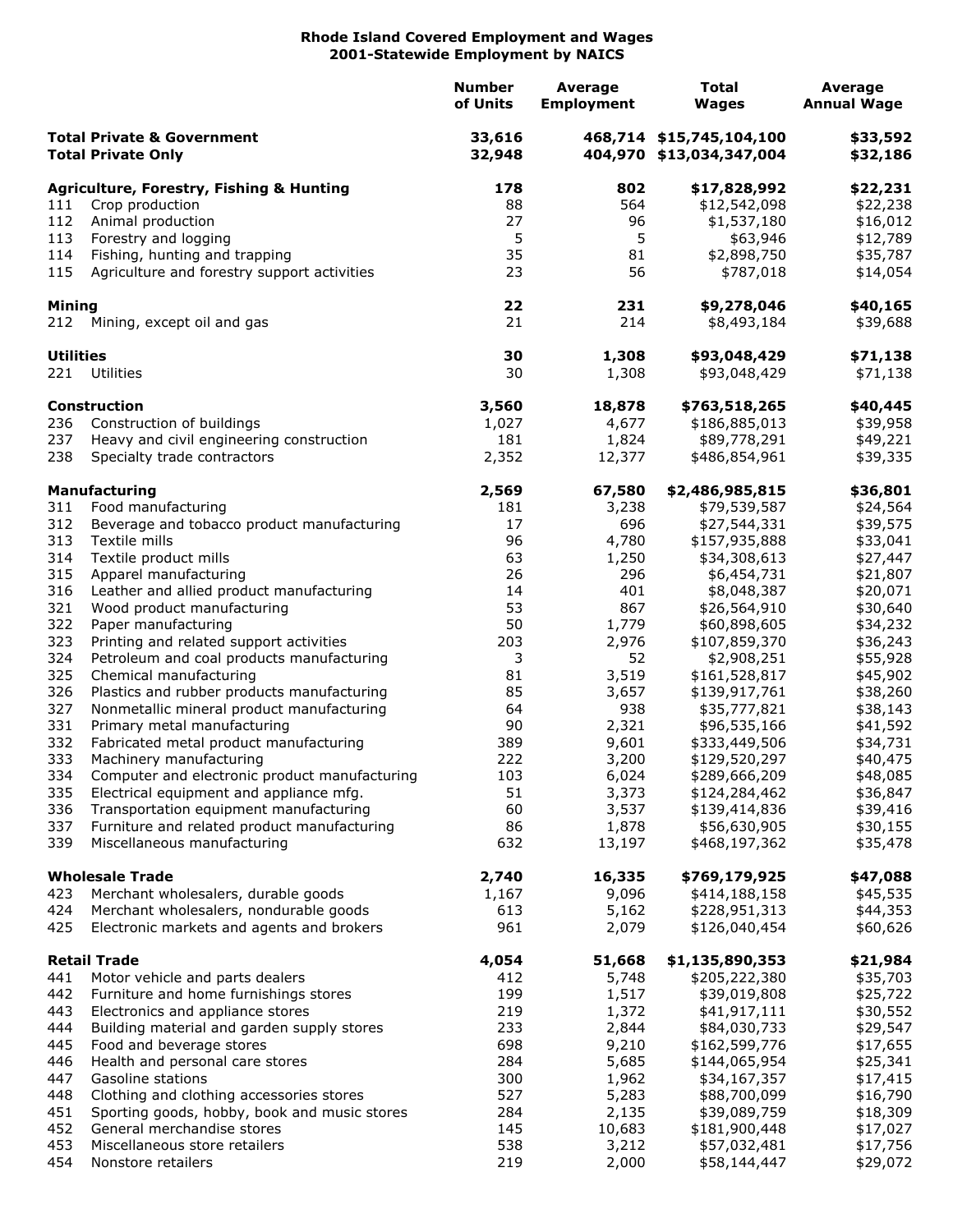## **Rhode Island Covered Employment and Wages 2001-Statewide Employment by NAICS**

|     |                                                     | <b>Number</b><br>of Units | <b>Average</b><br><b>Employment</b> | <b>Total</b><br><b>Wages</b> | Average<br><b>Annual Wage</b> |
|-----|-----------------------------------------------------|---------------------------|-------------------------------------|------------------------------|-------------------------------|
|     | <b>Transportation &amp; Warehousing</b>             | 688                       | 9,132                               | \$265,114,331                | \$29,031                      |
| 481 | Air transportation                                  | 26                        | 553                                 | \$18,677,514                 | \$33,775                      |
| 483 | Water transportation                                | $\overline{7}$            | 107                                 | \$4,577,503                  | \$42,780                      |
| 484 | Truck transportation                                | 305                       | 2,553                               | \$88,208,973                 | \$34,551                      |
| 485 | Transit and ground passenger transportation         | 107                       | 1,991                               | \$36,186,516                 | \$18,175                      |
| 486 | Pipeline transportation                             | 3                         | 38                                  | \$1,827,332                  | \$48,088                      |
| 487 | Scenic and sightseeing transportation               | 39                        | 306                                 | \$6,874,988                  | \$22,467                      |
| 488 | Support activities for transportation               | 126                       | 849                                 | \$28,347,909                 | \$33,390                      |
| 492 | Couriers and messengers                             | 46                        | 1,773                               | \$52,128,731                 | \$29,401                      |
| 493 | Warehousing and storage                             | 30                        | 976                                 | \$28,284,865                 | \$28,980                      |
|     | <b>Information</b>                                  | 581                       | 10,907                              | \$559,292,303                | \$51,278                      |
| 511 | Publishing industries, except Internet              | 241                       | 3,521                               | \$189,430,663                | \$53,800                      |
| 512 | Motion picture and sound recording industries       | 59                        | 566                                 | \$9,666,954                  | \$17,079                      |
| 515 | Broadcasting, except Internet                       | 28                        | 789                                 | \$39,826,274                 | \$50,477                      |
| 516 | Internet publishing and broadcasting                | 7                         | 5                                   | \$322,017                    | \$64,403                      |
| 517 | Telecommunications                                  | 110                       | 3,089                               | \$157,838,792                | \$51,097                      |
| 518 | ISPs, search portals, and data processing           | 94                        | 2,350                               | \$150,235,425                | \$63,930                      |
| 519 | Other information services                          | 45                        | 588                                 | \$11,972,178                 | \$20,361                      |
|     | <b>Finance &amp; Insurance</b>                      | 1,477                     | 24,666                              | \$1,197,776,164              | \$48,560                      |
| 522 | Credit intermediation and related activities        | 604                       | 11,726                              | \$506,852,102                | \$43,225                      |
| 523 | Securities, commodity contracts, investments        | 218                       | 3,684                               | \$253,815,629                | \$68,897                      |
| 524 | Insurance carriers and related activities           | 641                       | 8,990                               | \$427,343,810                | \$47,535                      |
| 525 | Funds, trusts, and other financial vehicles         | 15                        | 266                                 | \$9,764,623                  | \$36,709                      |
|     | <b>Real Estate &amp; Rental &amp; Leasing</b>       | 997                       | 6,245                               | \$187,490,731                | \$30,023                      |
| 531 | Real estate                                         | 747                       | 3,991                               | \$130,283,903                | \$32,644                      |
| 532 | Rental and leasing services                         | 248                       | 2,225                               | \$54,777,487                 | \$24,619                      |
| 533 | Lessors of nonfinancial intangible assets           | 4                         | 28                                  | \$2,429,341                  | \$86,762                      |
|     | <b>Professional &amp; Technical Services</b>        | 3,482                     | 18,978                              | \$924,374,707                | \$48,708                      |
| 541 | Professional and technical services                 | 3,482                     | 18,978                              | \$924,374,707                | \$48,708                      |
|     | <b>Management of Companies &amp; Enterprises</b>    | 112                       | 6,523                               | \$407,291,908                | \$62,439                      |
| 551 | Management of companies and enterprises             | 112                       | 6,523                               | \$407,291,908                | \$62,439                      |
|     | <b>Administrative &amp; Waste Services</b>          | 1,956                     | 24,384                              | \$537,294,237                | \$22,035                      |
|     | 561 Administrative and support services             | 1,833                     | 23,169                              | \$489,087,964                | \$21,110                      |
| 562 | Waste management and remediation services           | 123                       | 1,217                               | \$48,206,273                 | \$39,611                      |
|     | <b>Educational Services</b>                         | 368                       | 15,136                              | \$522,594,403                | \$34,527                      |
| 611 | <b>Educational services</b>                         | 368                       | 15,136                              | \$522,594,403                | \$34,527                      |
|     | <b>Health Care &amp; Social Assistance</b>          | 2,709                     | 66,416                              | \$2,052,473,433              | \$30,903                      |
| 621 | Ambulatory health care services                     | 1,781                     | 18,842                              | \$760,529,022                | \$40,363                      |
| 622 | Hospitals                                           | 20                        | 21,470                              | \$752,029,875                | \$35,027                      |
| 623 | Nursing and residential care facilities             | 418                       | 16,793                              | \$373,918,703                | \$22,266                      |
| 624 | Social assistance                                   | 492                       | 9,316                               | \$165,995,833                | \$17,818                      |
|     | Arts, Entertainment, & Recreation                   | 488                       | 7,038                               | \$131,031,524                | \$18,618                      |
| 711 | Performing arts and spectator sports                | 129                       | 1,170                               | \$27,674,127                 | \$23,653                      |
| 712 | Museums, historical sites, zoos, and parks          | 31                        | 808                                 | \$13,901,917                 | \$17,205                      |
| 713 | Amusements, gambling, and recreation                | 328                       | 5,060                               | \$89,455,480                 | \$17,679                      |
|     | <b>Accommodation &amp; Food Services</b>            | 2,518                     | 39,521                              | \$530,147,216                | \$13,414                      |
| 721 | Accommodation                                       | 215                       | 4,280                               | \$84,668,844                 | \$19,782                      |
| 722 | Food services and drinking places                   | 2,304                     | 35,241                              | \$445,478,372                | \$12,641                      |
|     | <b>Other services, except Public Administration</b> | 3,127                     | 17,221                              | \$373,917,399                | \$21,713                      |
| 811 | Repair and maintenance                              | 1,000                     | 4,138                               | \$121,154,874                | \$29,279                      |
| 812 | Personal and laundry services                       | 913                       | 4,965                               | \$92,505,490                 | \$18,632                      |
| 813 | Membership associations and organizations           | 824                       | 7,592                               | \$149,655,112                | \$19,712                      |